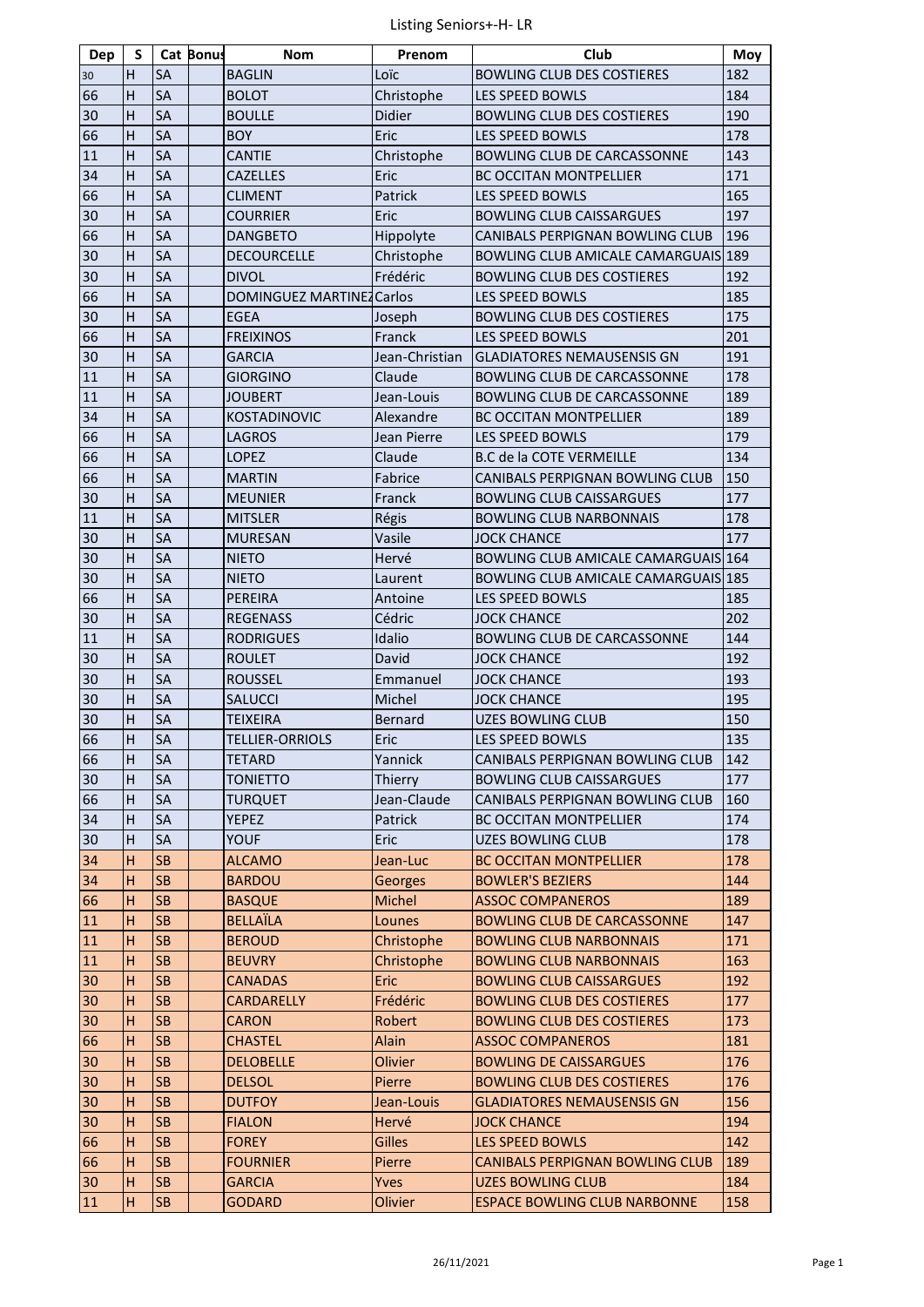| Dep | S              |           | <b>Cat Bonus</b> | <b>Nom</b>        | Prenom         | Club                                       | Moy |
|-----|----------------|-----------|------------------|-------------------|----------------|--------------------------------------------|-----|
| 11  | н              | <b>SB</b> |                  | <b>GONZALEZ</b>   | <b>Francis</b> | <b>BOWLING CLUB NARBONNAIS</b>             | 182 |
| 66  | $\overline{H}$ | <b>SB</b> |                  | <b>GOUJON</b>     | Pascal         | <b>B.C de la COTE VERMEILLE</b>            | 157 |
| 66  | H              | <b>SB</b> |                  | <b>GOUNEL</b>     | Olivier        | <b>CANIBALS PERPIGNAN BOWLING CLUB</b>     | 189 |
| 30  | H              | <b>SB</b> |                  | <b>GOUNELLE</b>   | Daniel         | <b>BOWLING CLUB DES COSTIERES</b>          | 189 |
| 30  | H              | <b>SB</b> |                  | <b>LABILLE</b>    | Philippe       | <b>BOWLING CLUB AMICALE CAMARGUAIS 180</b> |     |
| 30  | H              | <b>SB</b> |                  | LARRIEU           | Eric           | <b>BOWLING CLUB DES COSTIERES</b>          | 187 |
| 30  | $\overline{H}$ | <b>SB</b> |                  | <b>LAURENT</b>    | <b>Bernard</b> | <b>BOWLING CLUB AMICALE CAMARGUAIS 178</b> |     |
| 34  | $\overline{H}$ | <b>SB</b> |                  | LE GOURRIEREC     | Dominique      | <b>BC OCCITAN MONTPELLIER</b>              | 160 |
| 30  | H              | <b>SB</b> |                  | <b>LEFEBVRE</b>   | Christophe     | <b>UZES BOWLING CLUB</b>                   | 151 |
| 34  | H              | <b>SB</b> |                  | <b>MANZO</b>      | Antonio        | <b>BC OCCITAN MONTPELLIER</b>              | 168 |
| 30  | H              | <b>SB</b> |                  | <b>MARTIN</b>     | Jean-Claude    | <b>UZES BOWLING CLUB</b>                   | 188 |
| 11  | H              | <b>SB</b> |                  | <b>MAURICE</b>    | Olivier        | <b>BOWLING CLUB NARBONNAIS</b>             | 159 |
| 34  | H              | <b>SB</b> |                  | <b>MENARD</b>     | Jean-Paul      | <b>BC OCCITAN MONTPELLIER</b>              | 139 |
| 30  | $\overline{H}$ | <b>SB</b> |                  | <b>MOREIRA</b>    | José           | <b>BOWLING CLUB DES COSTIERES</b>          | 178 |
| 11  | $\overline{H}$ | <b>SB</b> |                  | <b>MORIN</b>      | <b>Gilles</b>  | <b>ESPACE BOWLING CLUB NARBONNE</b>        | 155 |
| 34  | H              | <b>SB</b> |                  | <b>MUNOZ</b>      | José           | <b>BOWLER'S BEZIERS</b>                    | 174 |
| 30  | H              | <b>SB</b> |                  | <b>NIETO</b>      | <b>Bernard</b> | <b>BOWLING CLUB AMICALE CAMARGUAIS 187</b> |     |
| 11  | $\overline{H}$ | <b>SB</b> |                  | <b>PORTES</b>     | Jean.pierre    | <b>BOWLING CLUB DE CARCASSONNE</b>         | 176 |
| 11  | H              | <b>SB</b> |                  | <b>QUILES</b>     | <b>Bruno</b>   | <b>BOWLING CLUB NARBONNAIS</b>             | 189 |
| 34  | H              | <b>SB</b> |                  | <b>REAULT</b>     | Yannick        | <b>BC OCCITAN MONTPELLIER</b>              | 192 |
| 11  | $\overline{H}$ | <b>SB</b> |                  | <b>ROSSI</b>      | Jean-Louis     | <b>BOWLING CLUB DE CARCASSONNE</b>         | 181 |
| 34  | H              | <b>SB</b> |                  | <b>SALOMON</b>    | Eric           | <b>BOWLER'S BEZIERS</b>                    | 163 |
| 66  | H              | <b>SB</b> |                  | <b>SAUGUES</b>    | Jean-Claude    | <b>ASSOC COMPANEROS</b>                    | 158 |
| 66  | H              | <b>SB</b> |                  | <b>TARTIGLI</b>   | <b>Bruno</b>   | <b>B.C de la COTE VERMEILLE</b>            | 139 |
| 11  | H              | <b>SB</b> |                  | <b>VILA</b>       | Joël           | <b>BOWLING CLUB DE CARCASSONNE</b>         | 166 |
| 30  | $\overline{H}$ | <b>SB</b> |                  | <b>VILLENEUVE</b> | Pascal         | <b>UZES BOWLING CLUB</b>                   | 163 |
| 30  | H              | SC        | 6                | <b>ANDRE</b>      | Bernard        | <b>BOWLING DE CAISSARGUES</b>              | 175 |
| 34  | H              | SC        | 12               | <b>BARDEL</b>     | Jean-Michel    | <b>BC OCCITAN MONTPELLIER</b>              | 189 |
| 66  | Н              | SC        | $\overline{2}$   | <b>BASSO</b>      | Alain          | <b>ASSOC COMPANEROS</b>                    | 189 |
| 66  | Н              | SC        | $\overline{7}$   | <b>BECAT</b>      | Marcel         | CANIBALS PERPIGNAN BOWLING CLUB            | 188 |
| 66  | H              | SC        | $\mathbf{1}$     | <b>BELONCLE</b>   | Philippe       | CANIBALS PERPIGNAN BOWLING CLUB            | 172 |
| 11  | Н              | SC        | $\overline{1}$   | <b>BELONCLE</b>   | Yannick        | <b>BOWLING CLUB NARBONNAIS</b>             | 155 |
| 34  | H              | SC        | $\overline{0}$   | <b>BIOU</b>       | Raymond        | BC OCCITAN MONTPELLIER                     | 189 |
| 30  | $\overline{H}$ | SC        | 15               | <b>BLAZY</b>      | Gérard         | <b>ASOS NIMES</b>                          | 137 |
| 11  | н              | <b>SC</b> | 7                | <b>BONNET</b>     | Jean           | <b>BOWLING CLUB NARBONNAIS</b>             | 157 |
| 66  | н              | <b>SC</b> | $\overline{2}$   | <b>BOUCHARDY</b>  | Claude         | <b>ASSOC COMPANEROS</b>                    | 194 |
| 30  | н              | <b>SC</b> | 12               | <b>BOULLIUNG</b>  | Patrick        | <b>BOWLING CLUB DES COSTIERES</b>          | 155 |
| 34  | Н              | SC        | 6                | <b>BOURDIN</b>    | Daniel         | <b>BC OCCITAN MONTPELLIER</b>              | 189 |
| 30  | Н              | <b>SC</b> | $\mathbf{1}$     | <b>BRUNET</b>     | Louis          | <b>JOCK CHANCE</b>                         | 192 |
| 30  | H              | <b>SC</b> | 6                | CAILLEAU          | Patrick        | <b>UZES BOWLING CLUB</b>                   | 167 |
| 30  | н              | <b>SC</b> | 4                | CASTERAN          | Robert         | <b>BOWLING CLUB CAISSARGUES</b>            | 177 |
| 11  | Н              | <b>SC</b> | 16               | <b>CATANY</b>     | Marcel         | <b>ESPACE BOWLING CLUB NARBONNE</b>        | 173 |
| 30  | н              | <b>SC</b> | $\mathbf{1}$     | <b>CHEMINI</b>    | Jean-François  | BOWLING CLUB AMICALE CAMARGUAIS 189        |     |
| 34  | H              | <b>SC</b> | $\mathbf{1}$     | CHORON            | Jacques        | <b>BOWLING DE MONTPELLIER</b>              | 177 |
| 34  | Н              | <b>SC</b> | $\overline{7}$   | <b>CLAVEROLAS</b> | Roger          | <b>BOWLER'S BEZIERS</b>                    | 158 |
| 30  | H              | <b>SC</b> | $\overline{4}$   | <b>COSTA</b>      | Gilbert        | <b>BOWLING CLUB DES COSTIERES</b>          | 155 |
| 66  | Н              | <b>SC</b> | $\overline{3}$   | <b>DEHEZ</b>      | Michel         | B.C de la COTE VERMEILLE                   | 145 |
| 30  | Н              | <b>SC</b> | 3                | <b>DELAPORTE</b>  | Olivier        | <b>UZES BOWLING CLUB</b>                   | 158 |
| 11  | н              | <b>SC</b> | 0                | <b>DELLONG</b>    | Jean-Pierre    | <b>ESPACE BOWLING CLUB NARBONNE</b>        | 189 |
| 11  | H              | <b>SC</b> | $\overline{2}$   | <b>DENEREAZ</b>   | Louis          | BOWLING CLUB DE CARCASSONNE                | 191 |
| 34  | Н              | <b>SC</b> | 14               | <b>DOCKWILLER</b> | Michel         | <b>BC OCCITAN MONTPELLIER</b>              | 183 |
| 30  | н              | <b>SC</b> | 13               | <b>DUFOUR</b>     | Alain          | <b>UZES BOWLING CLUB</b>                   | 166 |
| 34  | H              | <b>SC</b> | 8                | <b>ESCARGUEL</b>  | Claude         | <b>BOWLING DE MONTPELLIER</b>              | 190 |
| 30  | н              | <b>SC</b> | 10               | <b>FERUGLIO</b>   | Gino           | UZES BOWLING CLUB                          | 189 |
|     |                | <b>SC</b> |                  | <b>FOUILLET</b>   | Philippe       | <b>JOCK CHANCE</b>                         | 186 |
| 30  | н              | <b>SC</b> | 0                |                   |                |                                            |     |
| 34  | Н              |           | 10               | <b>FREUND</b>     | Bernard        | BC OCCITAN MONTPELLIER                     | 189 |
| 66  | Н              | <b>SC</b> | $\overline{3}$   | <b>GAHAGNON</b>   | Pierre         | <b>ASSOC COMPANEROS</b>                    | 166 |